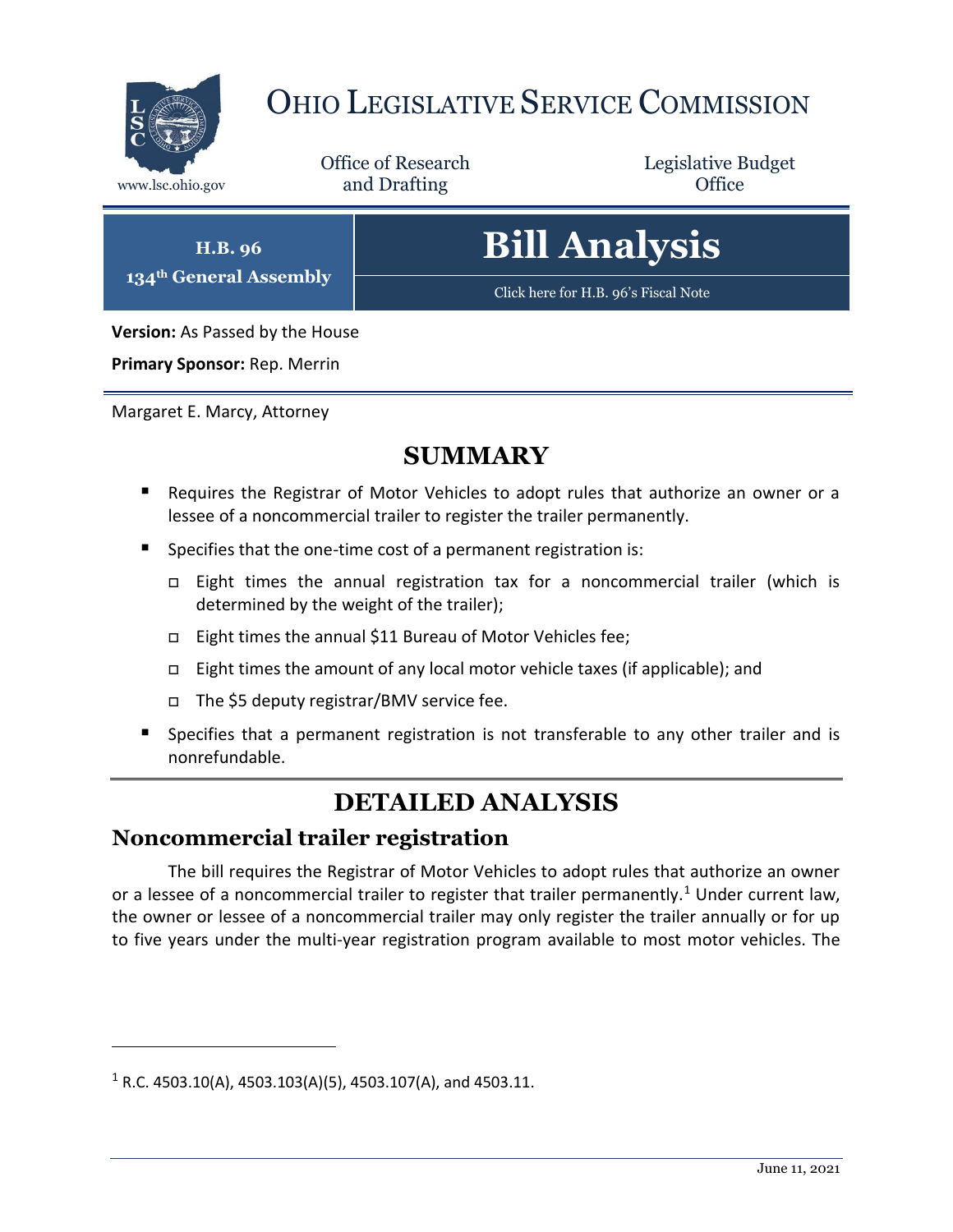owner or lessee of a commercial trailer or semitrailer, however, has a permanent registration option. The bill creates a similar process for noncommercial trailers.<sup>2</sup>

#### **Permanent registration costs**

The bill specifies that the one-time cost of a permanent noncommercial trailer registration is:

- 1. Eight times the annual registration tax for a noncommercial trailer (the annual tax ranges from \$16 to \$140, depending on the unladen weight of the trailer up to 10,000 pounds $;^{3}$
- 2. Eight times the annual Bureau of Motor Vehicles fee (the annual fee is currently \$11);
- 3. Eight times the amount of any local motor vehicle taxes (the annual taxes range from \$0 to \$30, depending on the taxes levied in the registrant's jurisdiction);<sup>4</sup>
- 4. A single deputy registrar/BMV service fee (\$5).<sup>5</sup>

Thus, for example a 5,000-pound trailer with a base annual registration cost of \$70 (\$59 for the annual registration tax plus \$11 for the additional annual BMV fee), plus the maximum amount of local motor vehicle taxes (\$30), multiplied by eight, plus the \$5 service fee, equals \$805 for a permanent registration. If the registrant registers in a jurisdiction without a local motor vehicle tax, the cost for permanent registration would be \$565.

The cost structure is similar to the current law permanent registration for a commercial trailer or semitrailer. By registering the commercial trailer permanently, the owner or lessee of the trailer pays in advance for eight years of registration, but then pays nothing in registration taxes and fees for the rest of the lifetime of the trailer beyond the eight years.<sup>6</sup>

#### **Permanent registration requirements**

In addition to paying all required taxes and fees, an owner or lessee must submit a completed application for registration and comply with all other motor vehicle registration requirements. At that point, the Registrar or deputy registrar must issue the applicant a permanent license plate and a permanent validation sticker.<sup>7</sup> The noncommercial trailer permanent registration is exclusive to the trailer that is registered, and is not transferable to any other trailer. Additionally, the applicant is not entitled to any refund of any taxes or fees that are paid for the permanent registration (e.g., if the noncommercial trailer only lasts for five

 $\overline{a}$ 

<sup>2</sup> R.C. 4503.10 and 4503.103.

 $3$  R.C. 4503.04(E). Website availabl[e here.](https://publicsafety.ohio.gov/static/bmv_non-commercial_trailer_registration_fees.pdf)

<sup>&</sup>lt;sup>4</sup> R.C. Chapter 4504. A local jurisdiction may exempt noncommercial trailers weighing 1,000 pounds or less, at the discretion of the local jurisdiction. R.C. 4504.20.

 $5$  R.C. 4503.038, 4503.04(E), 4503.10(C)(1), 4503.107(B), and Chapter 4504.

 $6$  R.C. 4503.103(A)(2).

 $7$  R.C. 4503.107(C) and 4503.191(A)(2)(b).